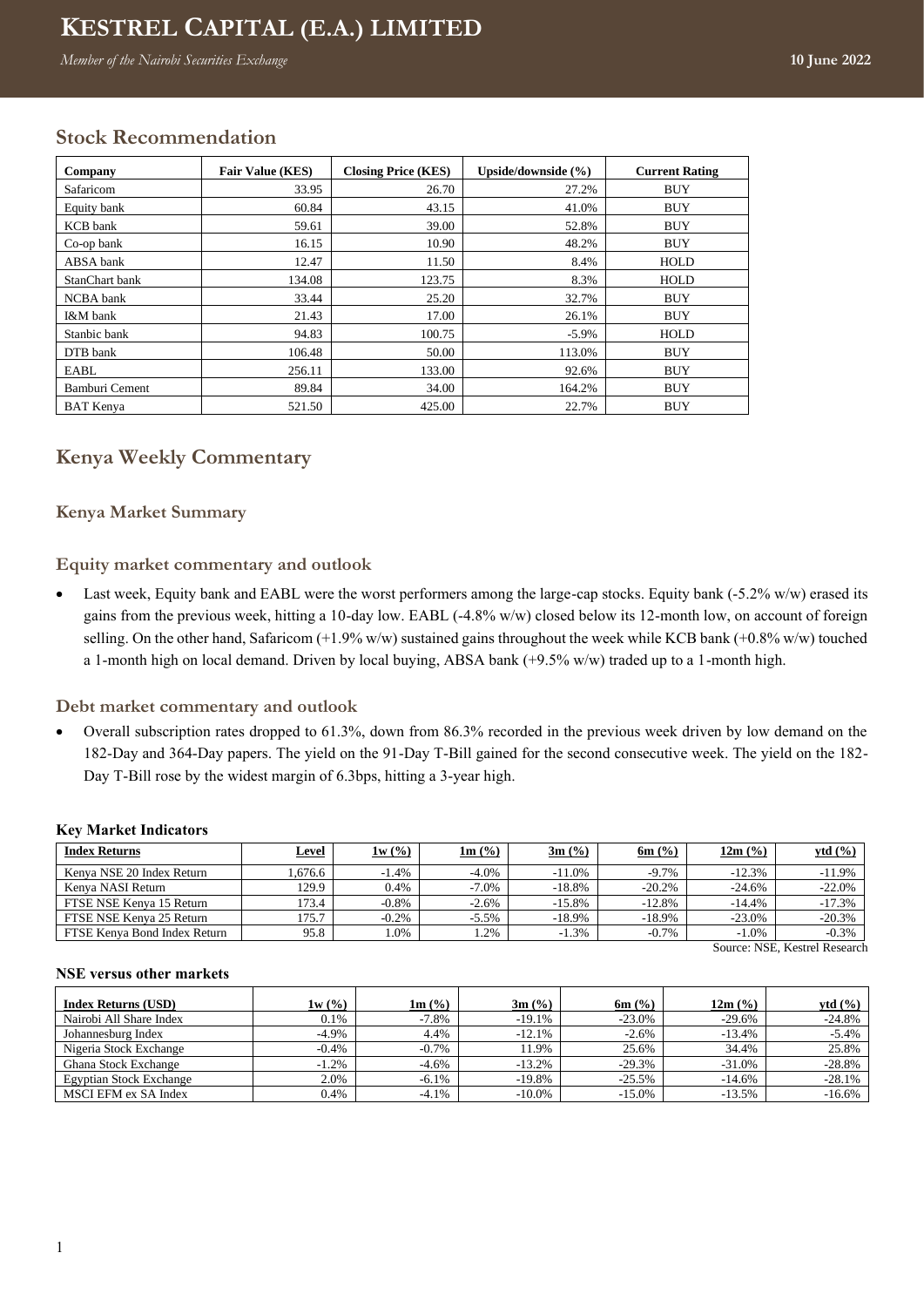## **Kenya Weekly Commentary**

#### **Week ending 10-June-2022**

#### **Other market statistics**

| Currencies     | Level  | 1w(%)    | $1m$ (%) | $3m$ (%)  | $6m$ (%)  | 12m (%)   | vtd(%)    |
|----------------|--------|----------|----------|-----------|-----------|-----------|-----------|
| <b>USD/KES</b> | 117.11 | $-0.2\%$ | $-0.7\%$ | $-2.3%$   | $-3.6\%$  | $-7.9\%$  | $-3.4\%$  |
| USD/ZAR        | 15.61  | $-0.6\%$ | $3.6\%$  | $-4.0\%$  | 2.5%      | $-14.0\%$ | $2.1\%$   |
| <b>USD/EGP</b> | 18.71  | $-0.4\%$ | $-2.1\%$ | $-16.0\%$ | $-16.0\%$ | $-16.1\%$ | $-16.0\%$ |
| <b>USD/NGN</b> | 419.60 | $-0.9\%$ | $-0.9\%$ | $-0.4%$   | $-1.3\%$  | $-2.1%$   | 1.1%      |
| <b>USD/GHS</b> | 7.92   | $-1.2\%$ | $-4.2%$  | $-6.9\%$  | $-22.2%$  | $-26.8%$  | $-21.9%$  |

#### **NSE most active counters**

|             | Value   | Foreign<br><b>Investor Net</b> | <b>Foreign Investor</b> |                     |              |             |               |
|-------------|---------|--------------------------------|-------------------------|---------------------|--------------|-------------|---------------|
|             | Traded  | <b>Buying/(Selling)</b>        | Activity as % of        | <b>Weekly Price</b> |              | % Below 12- | $%$ Above 12- |
| Counter     | (KES m) | $(KES \, m)$                   | total                   | Change $(\% )$      | $YTD($ % $)$ | month high  | month low     |
| Safaricom   | .301.3  | $-752.6$                       | 65.6%                   | 1.9%                | $-29.6%$     | $-40.6%$    | 2.7%          |
| Equity bank | 374.8   | $-273.7$                       | 37.9%                   | $-5.2\%$            | $-18.2\%$    | $-20.5%$    | 2.7%          |
| ABSA bank   | 102.8   | 0.0                            | $0.0\%$                 | 9.5%                | $-3.0\%$     | $-9.4%$     | 22.3%         |
| KCB bank    | 81.4    | $-24.5$                        | 37.9%                   | $0.8\%$             | $-14.2%$     | $-21.8%$    | 11.4%         |
| EABL        | 63.4    | $-16.2$                        | 84.0%                   | $-4.8\%$            | $-19.4%$     | $-31.4%$    | $0.0\%$       |

## **Key Rates and Spreads**

**Inter-bank rate rises for the third week in a row**



*Source: CBK*

#### **Inter-bank spread widens week-on-week**



*Source: CBK*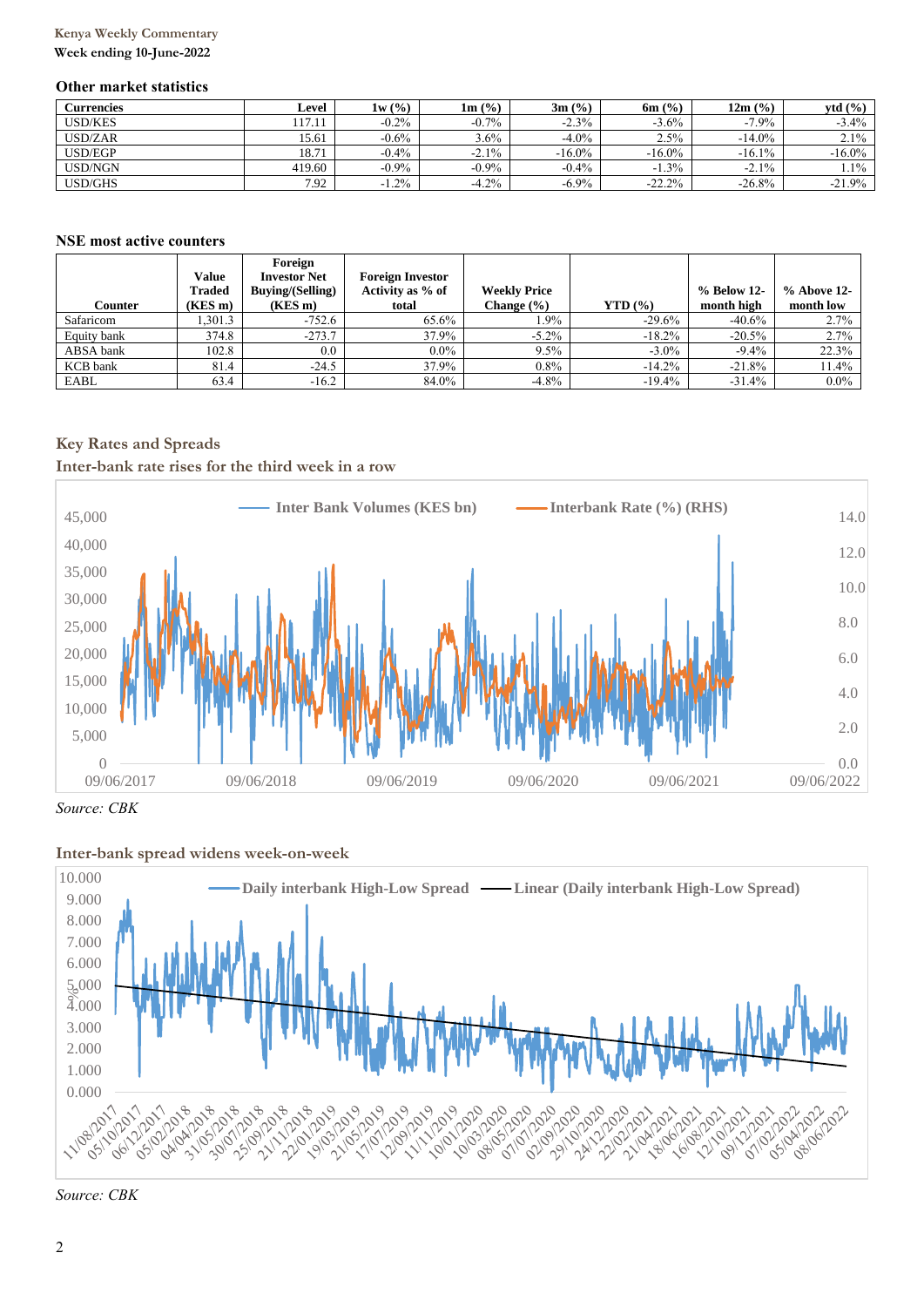## **Kenya Weekly Commentary Week ending 10-June-2022**

#### **Forex reserves and import cover declines week-on-week, albeit marginally**



*Source: CBK*

# **Equity market trading commentary**

Weekly turnover was largely unchanged (+0.6% w/w) at USD 17.6m (KES 2.1bn). Halting a 7-week losing streak, the NASI recovered a thin margin of 0.4% w/w to 129.89, buoyed by gains on Safaricom. However, the NSE 20 erased 1.4% w/w to settle at 1,676.59, largely driven by losses on Equity bank and EABL. Local investor participation rose to 46.9% - a 3-week high, up from 26.7% printed in the previous week. Foreign investors remained net sellers at USD 9.5m (KES 1.1bn) – marking the 17<sup>th</sup> consecutive of net foreign outflows. Safaricom accounted for 67.4% of the week's net foreign outflows at USD 6.4m (KES 752.6m). Equity bank and KCB bank followed with net foreign outflows of USD 2.3m (KES 273.7m) and USD 0.2m (KES 24.5m), respectively. EABL recorded net foreign outflows throughout the week, reaching a total of USD 0.1m (KES 16.2m).

Last week, Equity bank and EABL were the worst performers among the large-cap stocks. Equity bank (-5.2% w/w) erased its gains from the previous week, hitting a 10-day low. EABL (-4.8% w/w) closed below its 12-month low, on account of foreign selling. On the other hand, Safaricom  $(+1.9\%$  w/w) sustained gains throughout the week while KCB bank  $(+0.8\%$  w/w) touched a 1-month high on local demand. Driven by local buying, ABSA bank (+9.5% w/w) traded up to a 1-month high. On thin volumes, DTB bank  $(-9.1\%$  w/w) touched a 2-week low of KES 50.00 and NCBA bank  $(-4.7\%$  w/w) hit a 2-month low.



**Market performance over the past 12 months**

*Source: NSE*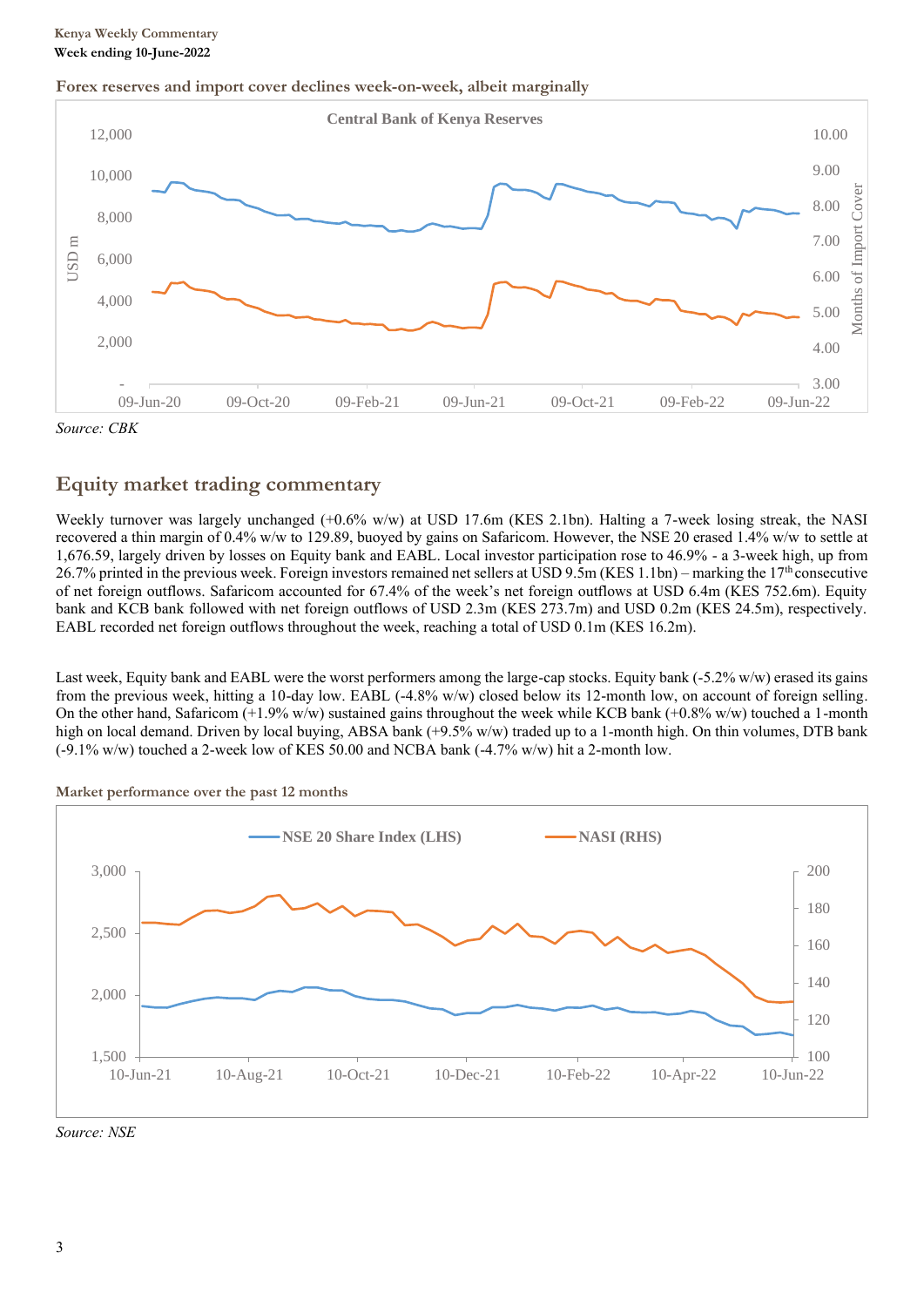#### **NASI performance: Year-to-date (YTD) Return Attribution**





# **Debt market trading commentary**

Overall subscription rates dropped to 61.3%, down from 86.3% recorded in the previous week driven by low demand on the 182- Day and 364-Day papers. The yield on the 91-Day T-Bill gained for the second consecutive week. The yield on the 182-Day T-Bill rose by the widest margin of 6.3bps, hitting a 3-year high.

The Central Bank of Kenya offered KES 4.0bn for the 91-Day T-Bill and KES 10.0bn each for the 182-Day T-Bill and the 364- Day T-Bill. It received bids worth KES 3.2bn for the 91-Day T-Bill, implying a subscription rate of 81.1%. It accepted bids worth KES 3.2bn at an average yield of 7.866% (+5.5bps w/w). The 182-Day T-Bill received bids worth KES 4.0bn, implying a performance rate of 40.0% It accepted bids worth KES 4.0bn at an average yield of 9.037% (+6.3bps w/w). The 364-Day T-Bill received bids worth KES 7.5bn, implying a performance rate of 67.8%. It accepted bids worth KES 6.9bn at an average yield of 9.951% (+1.7bps w/w).



**T-Bills Performance: Overall performance rate drops week-on-week with low demand on the 182-Day and 364-Day T-Bills**

*Source: CBK*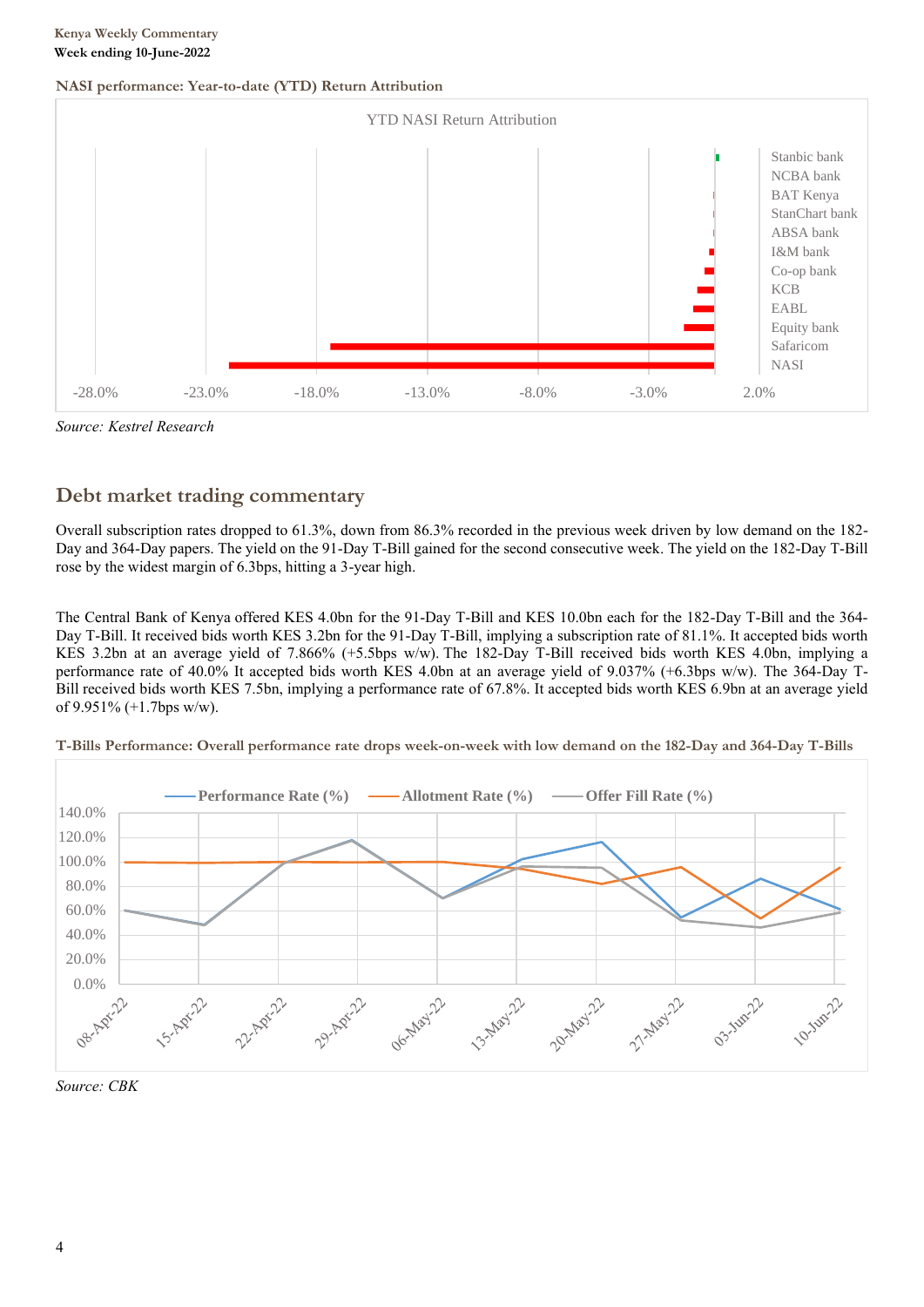### **Kenya Weekly Commentary Week ending 10-June-2022**

#### **Kenya Domestic Yield Curve**



*Source: CBK*

**Kenya Eurobond Yields: Yields on the short-tenor bonds (2024 and 2027) rose by an average 245bps w/w during the week**



*Source: Bloomberg*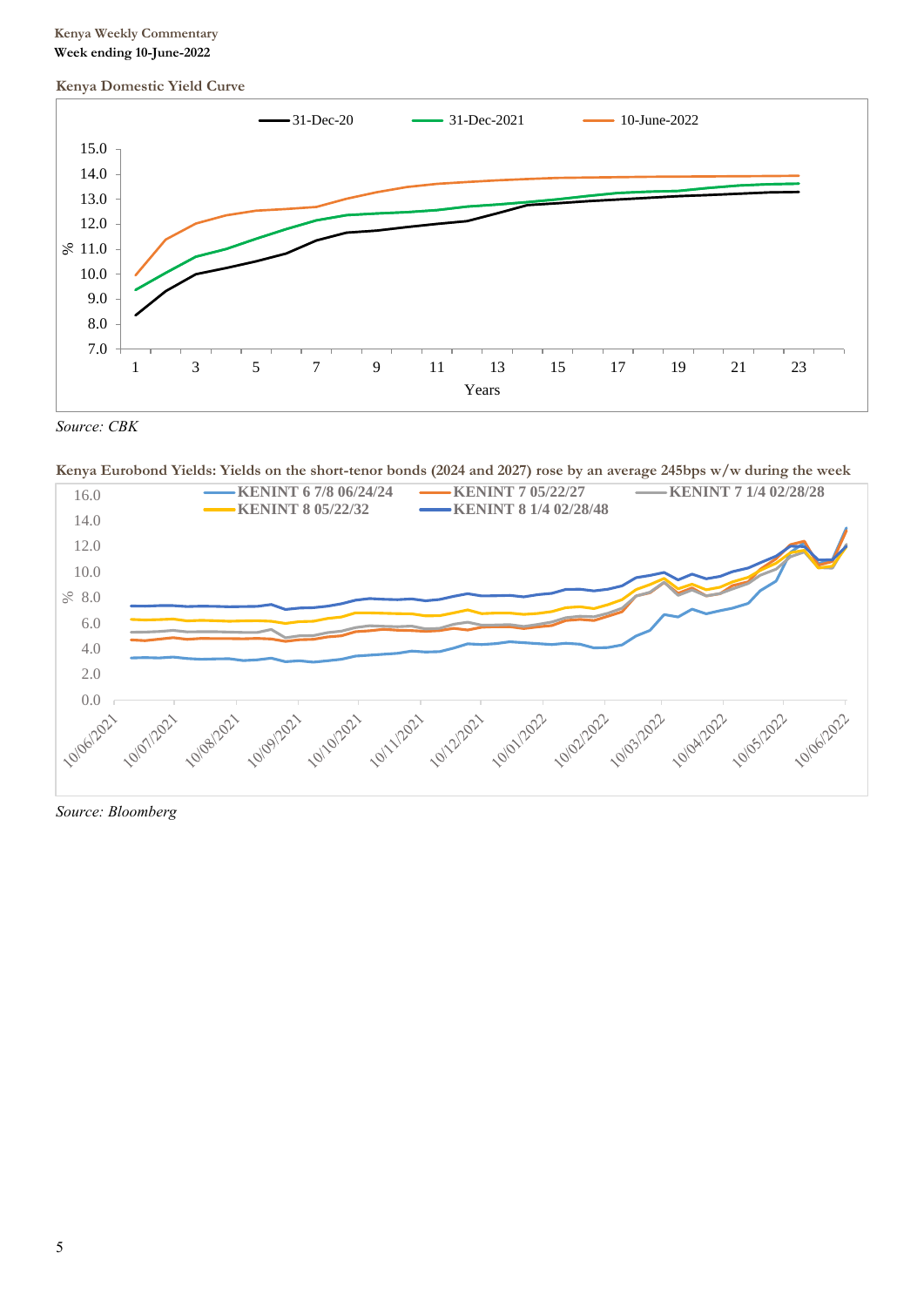## **Kenya Weekly Commentary**

#### **Week ending 10-June-2022**

# **Top counters by market capitalization**

| Company                    | Sector           | Year | 12 M   | 12 M   | Price  | <b>YTD</b> | Market <sup>1</sup><br>cap (USD | Weighting | <b>EPS</b> | <b>DPS</b>               | <b>NAV</b> | P/E                      | Div                      | P/B                      | ROE %  | Daily Trading <sup>1</sup> |
|----------------------------|------------------|------|--------|--------|--------|------------|---------------------------------|-----------|------------|--------------------------|------------|--------------------------|--------------------------|--------------------------|--------|----------------------------|
|                            |                  | end  | High   | Low    |        | %          | m)                              |           |            |                          |            | ratio x                  | yld %                    | ratio x                  |        | vol (USD)                  |
| Safaricom                  | Telecom          | Mar  | 44.95  | 26.00  | 26.70  | $-29.6$    | 9,139                           | 52.6%     | 1.74       | 1.39                     | 3.5        | 15.4                     | 5.2                      | 7.7                      | 49.9   | 1,878,292                  |
| <b>Equity Bank</b>         | Banking          | Dec  | 54.25  | 42.00  | 43.15  | $-18.2$    | 1,391                           | 8.0%      | 11.15      | 3.00                     | 44.3       | 3.9                      | 7.0                      | 1.0                      | 25.2   | 500,882                    |
| <b>KCB Bank</b>            | <b>Banking</b>   | Dec  | 49.90  | 35.00  | 39.00  | $-14.2$    | 1,071                           | 6.2%      | 11.67      | 3.00                     | 56.6       | 3.3                      | 7.7                      | 0.7                      | 20.6   | 352,818                    |
| <b>EA Breweries</b>        | <b>Breweries</b> | Jun  | 193.75 | 133.00 | 133.00 | $-19.4$    | 899                             | 5.2%      | 11.25      | 3.75                     | 17.5       | 11.8                     | 2.8                      | 7.6                      | 64.3   | 294,064                    |
| Co-op Bank                 | <b>Banking</b>   | Dec  | 13.95  | 10.80  | 10.90  | $-15.8$    | 546                             | 3.1%      | 3.23       | 1.00                     | 17.5       | 3.4                      | 9.2                      | 0.6                      | 18.4   | 22,310                     |
| Absa Bank                  | Banking          | Dec  | 12.70  | 9.40   | 11.50  | $-3.0$     | 534                             | 3.1%      | 2.15       | 1.10                     | 10.9       | 5.4                      | 9.6                      | 1.1                      | 19.7   | 49,703                     |
| <b>StanChart Bank</b>      | <b>Banking</b>   | Dec  | 146.25 | 123.75 | 123.75 | $-3.5$     | 399                             | 2.3%      | 24.92      | 19.00                    | 147.2      | 5.0                      | 15.4                     | 0.8                      | 16.9   | 122,913                    |
| <b>BAT Kenya</b>           | Tobacco          | Dec  | 509.00 | 404.00 | 425.00 | $-3.7$     | 363                             | 2.1%      | 64.83      | 50.00                    | 149.7      | 6.6                      | 11.8                     | 2.8                      | 43.3   | 27,245                     |
| <b>NCBA Bank</b>           | <b>Banking</b>   | Dec  | 28.15  | 23.00  | 25.20  | 0.0        | 355                             | 2.0%      | 6.56       | 3.00                     | 48.7       | 3.8                      | 11.9                     | 0.5                      | 13.4   | 65,617                     |
| Stanbic Bank               | Banking          | Dec  | 108.00 | 80.00  | 100.75 | 15.5       | 340                             | 2.0%      | 18.81      | 7.30                     | 122.8      | 5.4                      | 7.2                      | 0.8                      | 15.3   | 231,241                    |
| <b>I&amp;M Holdings</b>    | Banking          | Dec  | 23.25  | 16.90  | 17.00  | $-19.4$    | 240                             | 1.4%      | 5.38       | 1.50                     | 42.6       | 3.2                      | 8.8                      | 0.4                      | 12.6   | 14,273                     |
| Bank of Kigali             | <b>Banking</b>   | Dec  | 40.00  | 24.30  | 31.00  | 6.9        | 238                             | 1.4%      | 7.95       | 3.28                     | 41.8       | 3.9                      | 10.6                     | 0.7                      | 19.0   | 8,186                      |
| KenGen                     | Power            | Jun  | 4.98   | 3.40   | 3.40   | $-18.9$    | 192                             | 1.1%      | 0.16       | 0.18                     | 32.4       | 21.4                     | 5.3                      | 0.1                      | 0.5    | 10,199                     |
| Kenya Airways              | Airlines         | Dec  | 3.99   | 3.83   | 3.83   | 0.0        | 186                             | 1.1%      | (2.79)     | $\overline{\phantom{a}}$ | (14.7)     | $\overline{\phantom{0}}$ | $\sim$                   | $\overline{\phantom{a}}$ |        |                            |
| Jubilee Insurance          | Insurance        | Dec  | 390.00 | 248.50 | 265.00 | $-16.3$    | 164                             | 0.9%      | 94.22      | 14.00                    | 544.4      | 2.8                      | 5.3                      | 0.5                      | 17.3   | 5,042                      |
| <b>Britam</b>              | Insurance        | Dec  | 8.38   | 6.06   | 6.06   | $-19.2$    | 131                             | 0.8%      | 0.03       | $\sim$                   | 7.5        | 212.0                    | $\overline{\phantom{a}}$ | 0.8                      | 0.4    | 3,557                      |
| <b>Total Oil</b>           | Oil              | Dec  | 26.30  | 21.75  | 23.45  | $-6.2$     | 126                             | 0.7%      | 4.35       | 1.31                     | 45.4       | 5.4                      | 5.6                      | 0.5                      | 9.6    | 1,168                      |
| DTB Bank                   | Banking          | Dec  | 69.00  | 49.00  | 50.00  | $-16.0$    | 119                             | 0.7%      | 14.80      | 3.00                     | 240.7      | 3.4                      | 6.0                      | 0.2                      | 6.2    | 7,633                      |
| Umeme Ltd.                 | Power            | Dec  | 8.30   | 5.48   | 8.00   | 18.7       | 111                             | 0.6%      | 2.74       | 1.73                     | 17.6       | 2.9                      | 21.7                     | 0.5                      | 15.6   | 11,624                     |
| <b>Bamburi Cement</b>      | Cement           | Dec  | 39.80  | 32.15  | 34.00  | $-10.5$    | 105                             | 0.6%      | 3.58       | 3.58                     | 83.5       | 9.5                      | 10.5                     | 0.4                      | 4.3    | 8,295                      |
| Kakuzi                     | Agric            | Dec  | 427.00 | 327.75 | 424.00 | 10.1       | 71                              | 0.4%      | 27.77      | 18.00                    | 275.9      | 15.3                     | 4.2                      | 1.5                      | 10.1   | 287                        |
| Centum Investment          | Finance          | Mar  | 17.85  | 9.48   | 9.52   | $-32.5$    | 54                              | 0.3%      | (2.42)     | 0.33                     | 69.7       |                          | 3.5                      | 0.1                      | (3.5)  | 9,629                      |
| Kenya Re                   | Insurance        | Dec  | 2.68   | 2.01   | 2.12   | $-7.8$     | 51                              | 0.3%      | 1.06       | 0.10                     | 13.2       | 2.0                      | 4.7                      | 0.2                      | 8.0    | 4,104                      |
| <b>Crown Paints</b>        | Manufac.         | Dec  | 42.40  | 19.65  | 40.25  | 32.0       | 49                              | 0.3%      | 5.13       | 4.00                     | 24.1       | 7.8                      | 9.9                      | 1.7                      | 21.3   | 4,202                      |
| <b>ARM Cement</b>          | Cement           | Dec  | 5.55   | 5.55   | 5.55   | 0.0        | 46                              | 0.3%      | (7.77)     | $\sim$                   | 19.8       | $\overline{a}$           | $\sim$                   | 0.3                      | (39.2) |                            |
| <b>CIC</b> Insurance       | Insurance        | Dec  | 3.39   | 1.95   | 2.03   | $-8.1$     | 45                              | 0.3%      | 0.26       |                          | 3.1        | 7.9                      | $\overline{\phantom{a}}$ | 0.7                      | 8.4    | 1,363                      |
| Sasini Tea & Coffee        | Agric            | Sept | 129.00 | 17.10  | 21.05  | 12.6       | 41                              | 0.2%      | (1.48)     | 0.50                     | 56.5       |                          | 2.4                      | 0.4                      | (2.6)  | 328                        |
| <b>Nation Media</b>        | Media            | Dec  | 26.10  | 17.70  | 21.35  | 15.7       | 35                              | 0.2%      | 2.59       | 1.49                     | 42.1       | 8.2                      | 7.0                      | 0.5                      | 6.2    | 3,995                      |
| Carbacid                   | Gases            | July | 13.25  | 10.35  | 11.45  | 4.1        | 25                              | 0.1%      | 2.22       | 0.70                     | 13.5       | 5.2                      | 6.1                      | 0.8                      | 16.4   | 1,938                      |
| Kenya Power                | Power            | Jun  | 2.02   | 1.30   | 1.48   | $-15.4$    | 25                              | 0.1%      | 2.65       | $\overline{\phantom{a}}$ | 29.3       | 0.6                      | $\overline{a}$           | 0.1                      | 9.0    | 6,580                      |
| Liberty K. Holdings        | Insurance        | Dec  | 9.98   | 5.02   | 5.22   | $-25.4$    | 24                              | 0.1%      | 0.15       | $\overline{\phantom{a}}$ | 15.9       | 34.2                     | ÷,                       | 0.3                      | 1.0    | 97                         |
| <b>TPSEA Serena</b>        | Tourism          | Dec  | 16.95  | 11.50  | 12.70  | $-16.7$    | 20                              | 0.1%      | (3.47)     | $\blacksquare$           | 33.3       |                          | $\blacksquare$           | 0.4                      | (10.4) | 4,184                      |
| Unga Ltd                   | Food             | Jun  | 36.25  | 26.10  | 29.30  | 6.0        | 19                              | 0.1%      | 2.89       | $\overline{a}$           | 56.2       | 10.2                     | $\blacksquare$           | 0.5                      | 5.1    | 59                         |
| NSE                        | Finance          | Dec  | 10.15  | 7.00   | 7.44   | $-7.0$     | 16                              | 0.1%      | 0.51       | 1.40                     | 8.0        | 14.6                     | 18.8                     | 0.9                      | 6.4    | 4,622                      |
| Sanlam Kenya               | Insurance        | Dec  | 15.00  | 9.70   | 13.00  | 12.6       | 16                              | 0.1%      | (3.77)     | $\overline{\phantom{a}}$ | 3.9        | $\sim$                   | $\overline{\phantom{a}}$ | 3.4                      | (97.1) | 97                         |
| Car & Gen                  | <b>Motors</b>    | Sept | 76.00  | 24.30  | 46.00  | 35.5       | 16                              | 0.1%      | 26.33      | 3.20                     | 135.8      | 1.7                      | 7.0                      | 0.3                      | 19.4   |                            |
| <b>WPP Scangroup</b>       | Media            | Dec  | 5.74   | 2.86   | 3.39   | $-18.1$    | 13                              | 0.1%      | (0.09)     | $\overline{\phantom{a}}$ | 12.0       |                          | ÷,                       | 0.3                      | (0.7)  | 1,326                      |
| <b>BOC Kenya</b>           | Gases            | Dec  | 93.25  | 61.50  | 73.00  | 4.3        | 12                              | 0.1%      | 4.78       | 6.70                     | 84.3       | 15.3                     | 9.2                      | 0.9                      | 5.7    |                            |
| <b>Housing Finance</b>     | <b>Banking</b>   | Dec  | 4.90   | 2.86   | 2.97   | $-23.8$    | 10                              | 0.1%      | (1.45)     |                          | 20.5       |                          | $\overline{a}$           | 0.1                      | (7.1)  | 742                        |
| <b>Standard Newspapers</b> | Media            | Dec  | 20.00  | 11.90  | 12.50  | $-7.7$     | 9                               | 0.1%      | (0.90)     | $\overline{\phantom{a}}$ | 10.5       |                          | $\overline{a}$           | 1.2                      | (8.5)  | 54                         |
| Longhorn                   | Publishing       | Jun  | 4.4    | 2.99   | 3.48   | $-13.0$    | 8                               | 0.0%      | 0.62       | $\overline{\phantom{a}}$ | 2.8        | 5.6                      | $\blacksquare$           | 1.3                      | 22.2   | 125                        |
| Limuru Tea                 | Agric            | Dec  | 355.00 | 263.00 | 355.00 | 10.9       | 7                               | 0.0%      | (0.50)     | 0.70                     | 75.9       |                          | 0.2                      | 4.7                      | (0.7)  | 192                        |
| <b>EA Portland</b>         | Cement           | Jun  | 9.40   | 6.06   | 7.80   | 17.1       | 6                               | 0.0%      | (30.77)    |                          | 208.4      |                          | $\sim$                   | 0.0                      | (14.8) | 16                         |
| TransCentury               | Finance          | Dec  | 1.52   | 1.00   | 1.00   | $-14.5$    | 3                               | $0.0\%$   | (6.72)     |                          | (9.5)      |                          | $\overline{a}$           | $\overline{\phantom{a}}$ |        | 56                         |
|                            |                  |      |        |        |        |            |                                 |           |            |                          | Average    | 12.4                     | 6.3                      | 4.8                      | 36.8   | 3,666,428                  |

# **KESTREL CAPITAL**